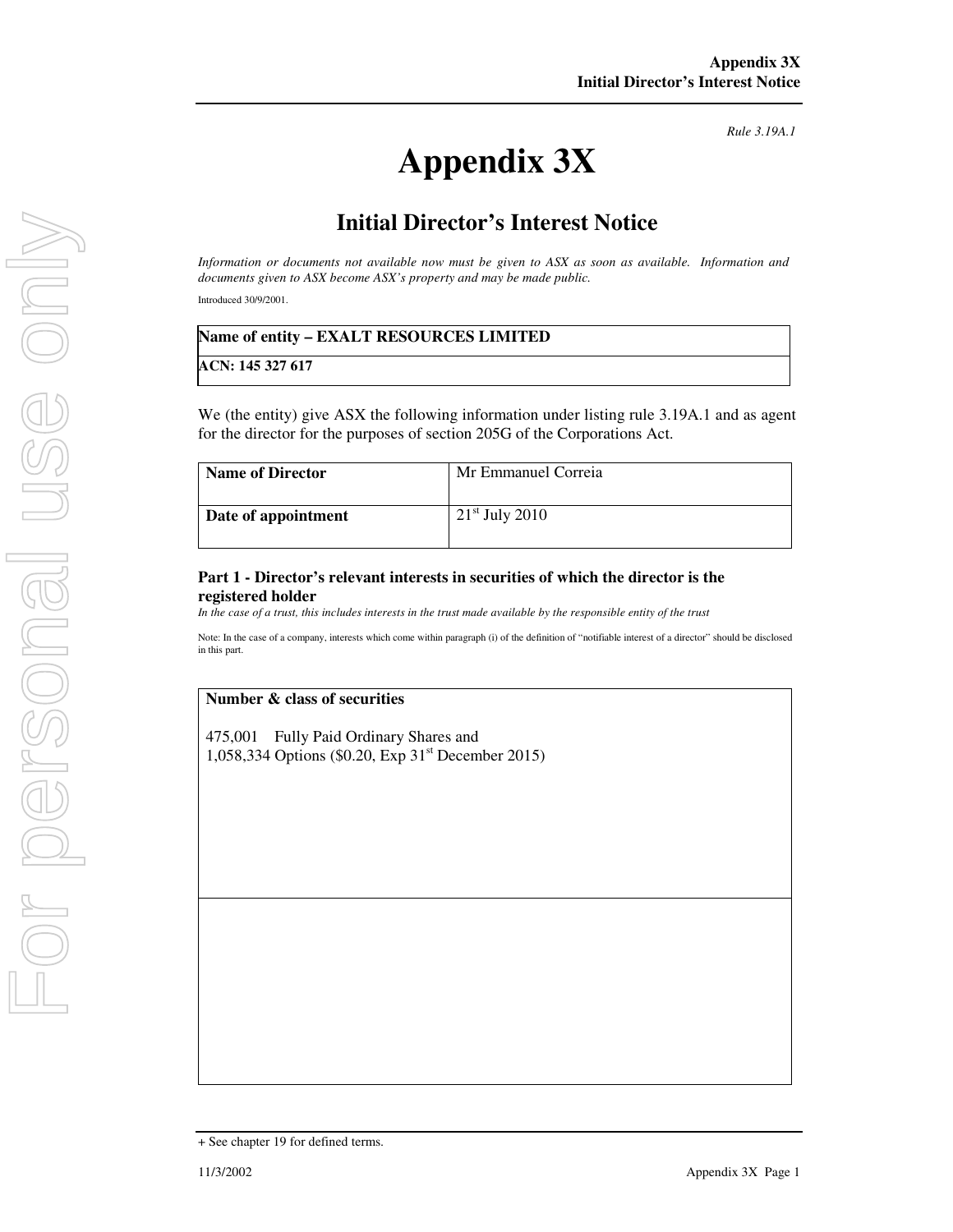## **Part 2 – Director's relevant interests in securities of which the director is not the registered holder**

*In the case of a trust, this includes interests in the trust made available by the responsible entity of the trust*

| Name of holder & nature of   Number & class of Securities                                       |                                                                                                          |
|-------------------------------------------------------------------------------------------------|----------------------------------------------------------------------------------------------------------|
| interest<br>Note: Provide details of the circumstances giving rise to<br>the relevant interest. | 731,250 Fully Paid Ordinary Shares and<br>643,751 Options(\$0.20, Exp 31 <sup>st</sup> December<br>2015) |
|                                                                                                 | (Indirect held through Superannuation Fund and<br>Investment Company)                                    |

### **Part 3 – Director's interests in contracts**

Note: In the case of a company, interests which come within paragraph (ii) of the definition of "notifiable interest of a director" should be disclosed in this part.

| <b>Detail of contract</b>                                | Nil |
|----------------------------------------------------------|-----|
| <b>Nature of interest</b>                                | Nil |
| Name of registered holder<br>(if issued securities)      | Ni1 |
| No. and class of securities to<br>which interest relates | Ni1 |

<sup>+</sup> See chapter 19 for defined terms.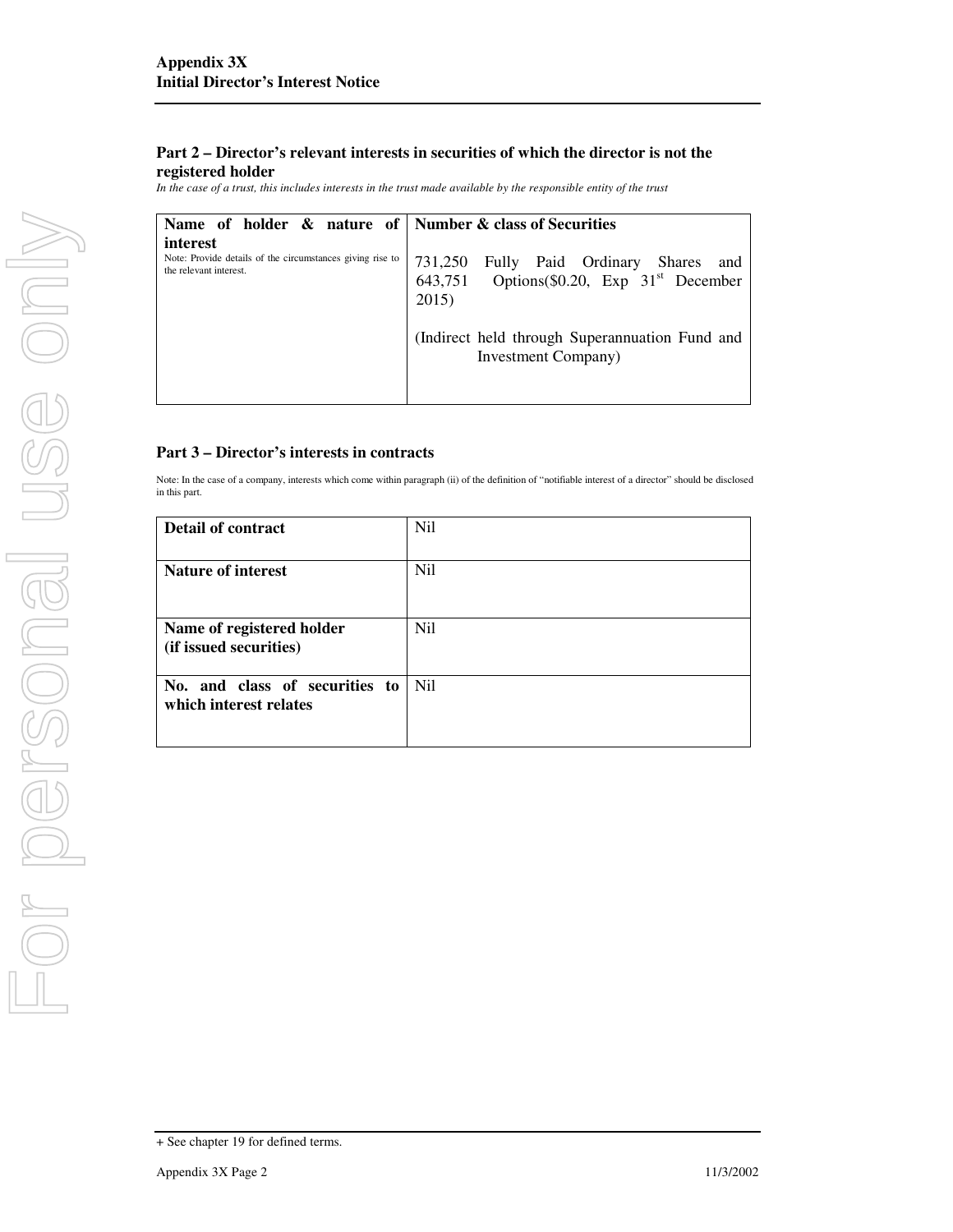# **Appendix 3X**

# **Initial Director's Interest Notice**

*Information or documents not available now must be given to ASX as soon as available. Information and documents given to ASX become ASX's property and may be made public.*  Introduced 30/9/2001.

| Name of entity - EXALT RESOURCES LIMITED |  |
|------------------------------------------|--|
| ACN: 145 327 617                         |  |

We (the entity) give ASX the following information under listing rule 3.19A.1 and as agent for the director for the purposes of section 205G of the Corporations Act.

| <b>Name of Director</b> | Mr James Malone      |
|-------------------------|----------------------|
| Date of appointment     | $15th$ February 2011 |

## **Part 1 - Director's relevant interests in securities of which the director is the registered holder**

*In the case of a trust, this includes interests in the trust made available by the responsible entity of the trust*

Note: In the case of a company, interests which come within paragraph (i) of the definition of "notifiable interest of a director" should be disclosed in this part.

#### **Number & class of securities**

Direct: 10,000 Fully Paid Ordinary Shares and 3,334 Options (\$0.20, Exp  $31<sup>st</sup>$  December 2015)

<sup>+</sup> See chapter 19 for defined terms.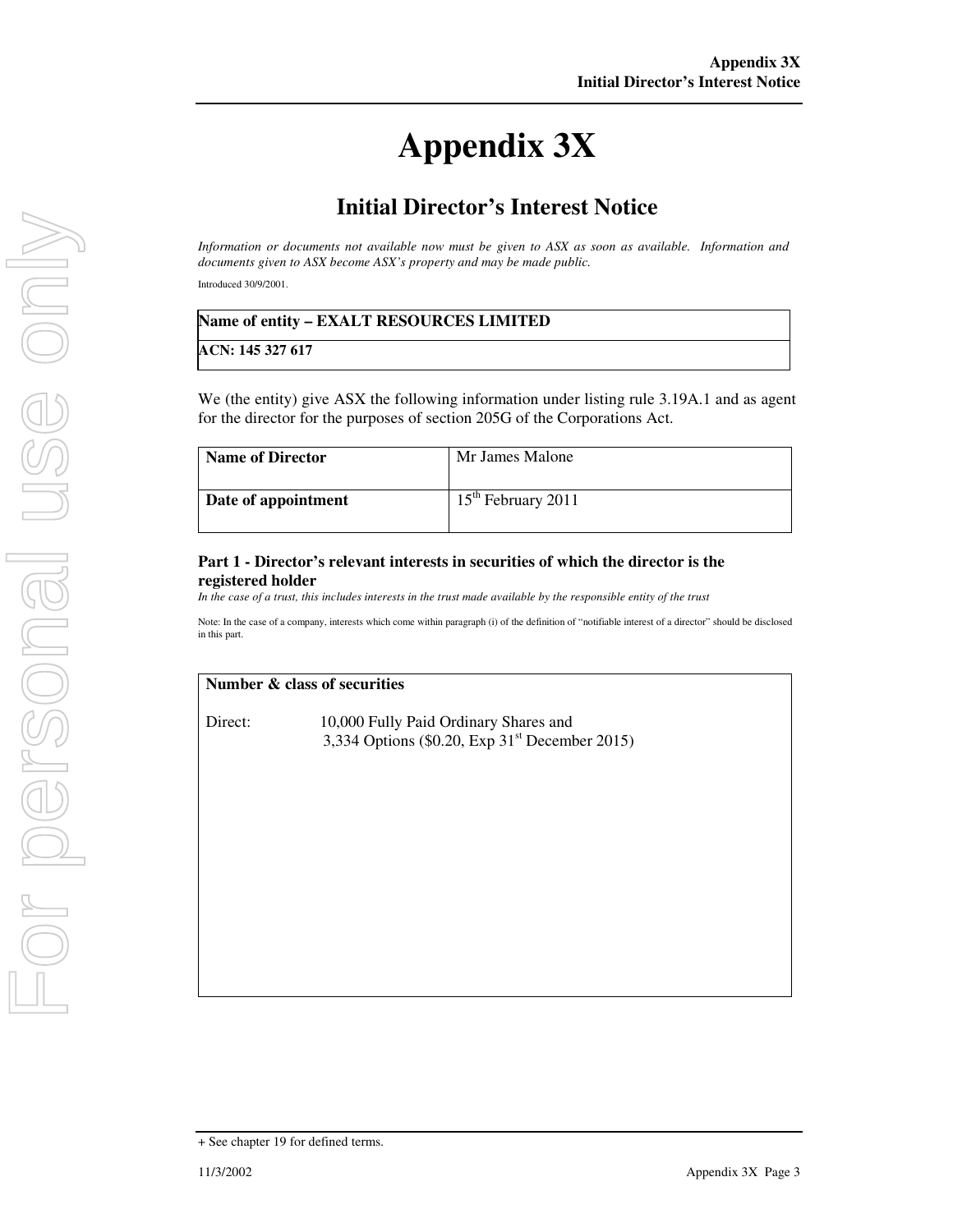## **Part 2 – Director's relevant interests in securities of which the director is not the registered holder**

*In the case of a trust, this includes interests in the trust made available by the responsible entity of the trust*

| Name of holder & nature of                                                                      | <b>Number &amp; class of Securities</b>                                                              |
|-------------------------------------------------------------------------------------------------|------------------------------------------------------------------------------------------------------|
| interest<br>Note: Provide details of the circumstances giving rise to<br>the relevant interest. |                                                                                                      |
| Kilkenny Enterprises Pty Ltd                                                                    | 70,000 Fully Paid Ordinary Shares and<br>23,334 Options (\$0.20, Exp $31st$ December 2015)           |
| Joseph/Mamie/Patrick/Vynka<br>Malone                                                            | 40,000 Fully Paid Ordinary Shares and<br>13,336 Options (\$0.20, Exp 31 <sup>st</sup> December 2015) |
|                                                                                                 |                                                                                                      |

# **Part 3 – Director's interests in contracts**

Note: In the case of a company, interests which come within paragraph (ii) of the definition of "notifiable interest of a director" should be disclosed in this part.

| Detail of contract                                       | Nil              |
|----------------------------------------------------------|------------------|
| <b>Nature of interest</b>                                | Nil              |
| Name of registered holder<br>(if issued securities)      | Nil              |
| No. and class of securities to<br>which interest relates | N <sub>i</sub> l |

<sup>+</sup> See chapter 19 for defined terms.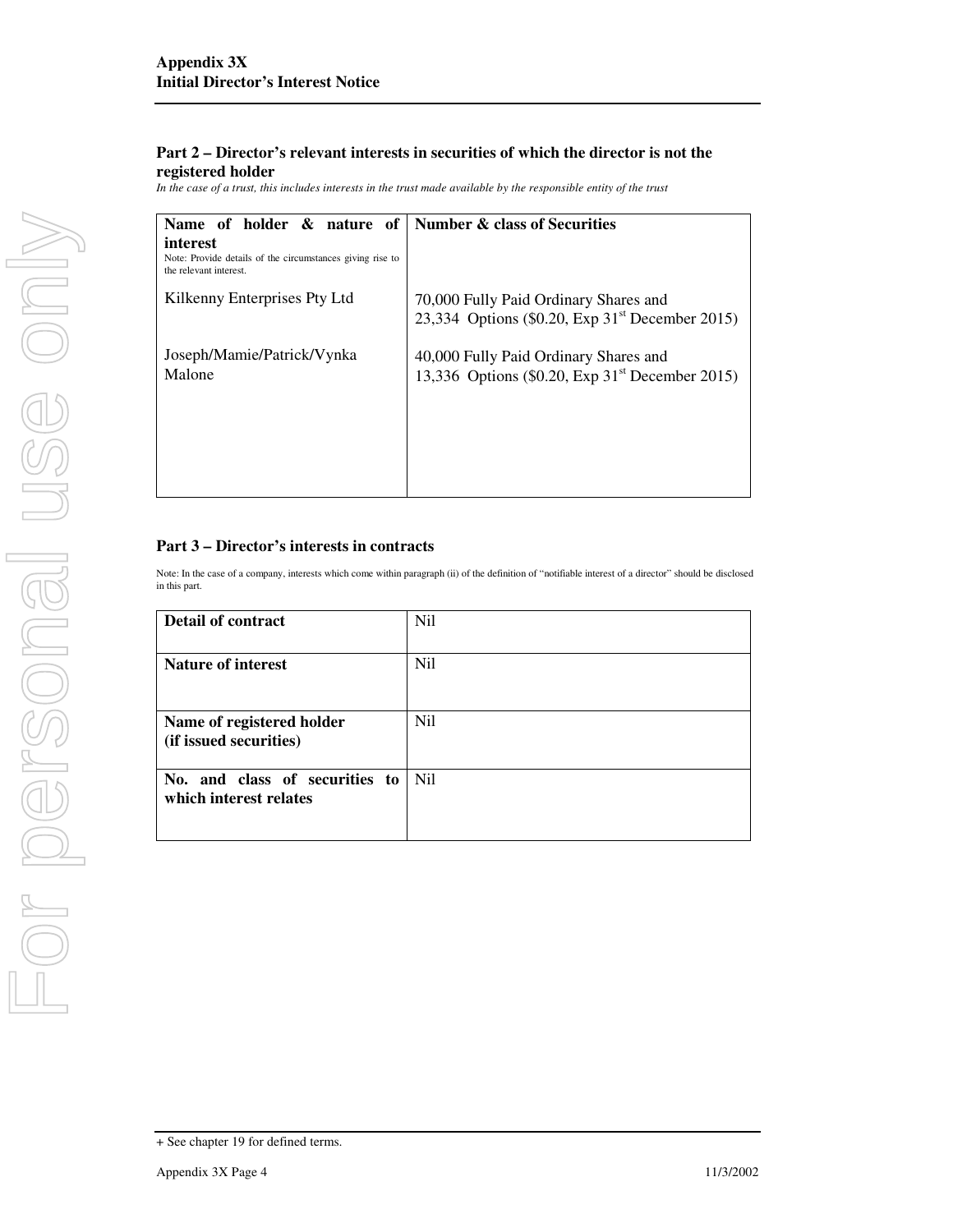# **Appendix 3X**

# **Initial Director's Interest Notice**

*Information or documents not available now must be given to ASX as soon as available. Information and documents given to ASX become ASX's property and may be made public.* 

Introduced 30/9/2001.

| Name of entity - EXALT RESOURCES LIMITED |
|------------------------------------------|
| ACN: 145 327 617                         |

We (the entity) give ASX the following information under listing rule 3.19A.1 and as agent for the director for the purposes of section 205G of the Corporations Act.

| <b>Name of Director</b> | Mr Shane Hartwig |
|-------------------------|------------------|
| Date of appointment     | $21st$ July 2010 |

#### **Part 1 - Director's relevant interests in securities of which the director is the registered holder**

*In the case of a trust, this includes interests in the trust made available by the responsible entity of the trust* 

Note: In the case of a company, interests which come within paragraph (i) of the definition of "notifiable interest of a director" should be disclosed in this part.

#### **Number & class of securities**

475,001 Fully Paid Ordinary Shares 1,158,334 Options (\$0.20, Exp 31st December 2015)

<sup>+</sup> See chapter 19 for defined terms.